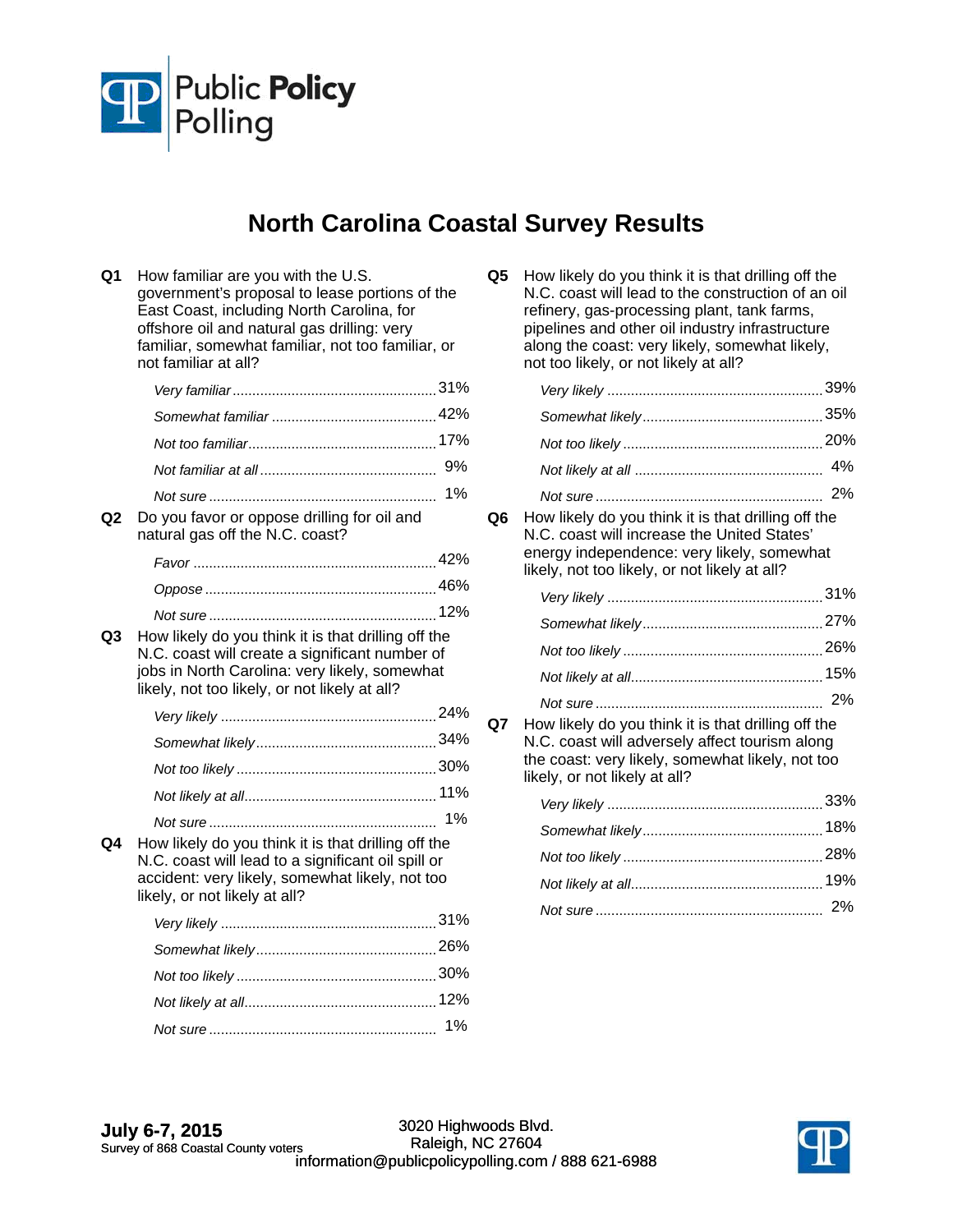

**Q8** How likely do you think it is that drilling off the N.C. coast will adversely affect commercial and recreational fishing: very likely, somewhat likely, not too likely, or not likely at all?

**Q9** How likely do you think it is that drilling off the N.C. coast will create significant revenue for state and local economies: very likely, somewhat likely, not too likely, or not likely at all?

| Q10 If you are a woman, press 1. If a man, press 2. |  |
|-----------------------------------------------------|--|
|                                                     |  |
|                                                     |  |

**Q11** If you are a Democrat, press 1. If a Republican, press 2. If an independent, press 3.

**Q12** If you are white, press 1. If African-American, press 2. If other, press 3.

**Q13** If you are 18-45 years old, press 1. If 46-65, press 2. If older than 65, press 3.

*Older than 65* 28% ..................................................

**Q14** If you live in Brunswick County, press 1. If you live in Carteret County, press 2. If you live in Currituck County, press 3. If you live in Dare County, press 4. If you live in Hyde County, press 5. If you live in New Hanover County, press 6. If you live in Onslow County, press 7. If you live in Pender County, press 8.

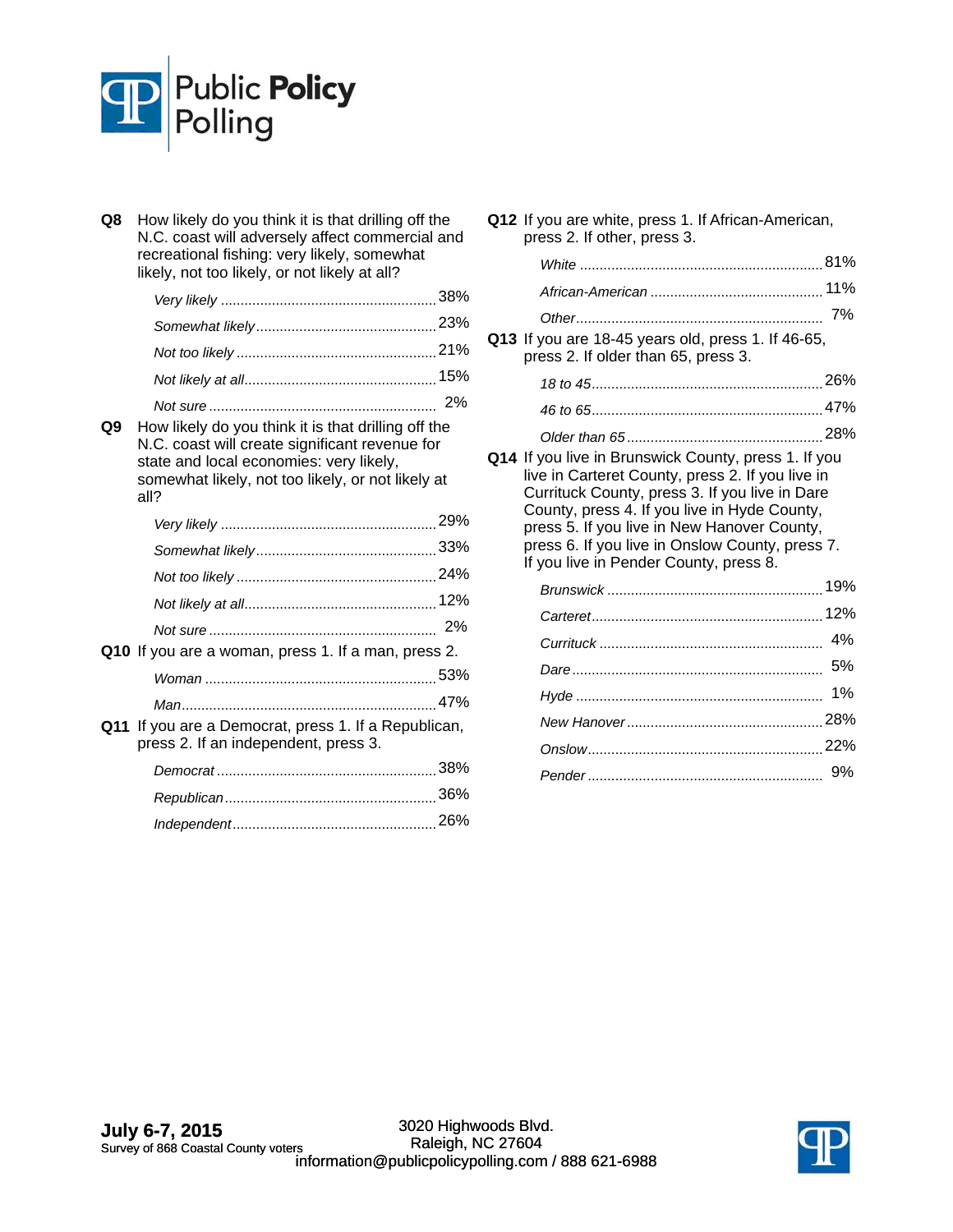

|                                                 |             | Gender |     |
|-------------------------------------------------|-------------|--------|-----|
|                                                 | <b>Base</b> | Woman  | Man |
| <b>Familiarity With</b><br><b>Drilling Plan</b> |             |        |     |
| Very familiar 31%                               |             | 27%    | 36% |
| Somewhat familiar 42%                           |             | 41%    | 43% |
| Not too familiar 17%                            |             | 21%    | 11% |
| Not familiar at all                             | 9%          | 9%     | 9%  |
| Not sure                                        | 1%          | 1%     | 1%  |

|                             |             | Gender       |     |
|-----------------------------|-------------|--------------|-----|
|                             | <b>Base</b> | <b>Woman</b> | Man |
| <b>Fav/Oppose Drilling?</b> |             |              |     |
| Favor 42%                   |             | 33%          | 51% |
| Oppose 46%                  |             | 52%          | 40% |
| Not sure 12%                |             | 15%          | 9%  |

|                               |             | Gender       |     |
|-------------------------------|-------------|--------------|-----|
|                               | <b>Base</b> | <b>Woman</b> | Man |
| Will drilling create<br>jobs? |             |              |     |
| Very likely 24%               |             | 21%          | 28% |
| Somewhat likely 34%           |             | 34%          | 34% |
| Not too likely 30%            |             | 34%          | 24% |
| Not likely at all             | 11%         | 9%           | 13% |
| Not sure                      | 1%          | 2%           | 1%  |

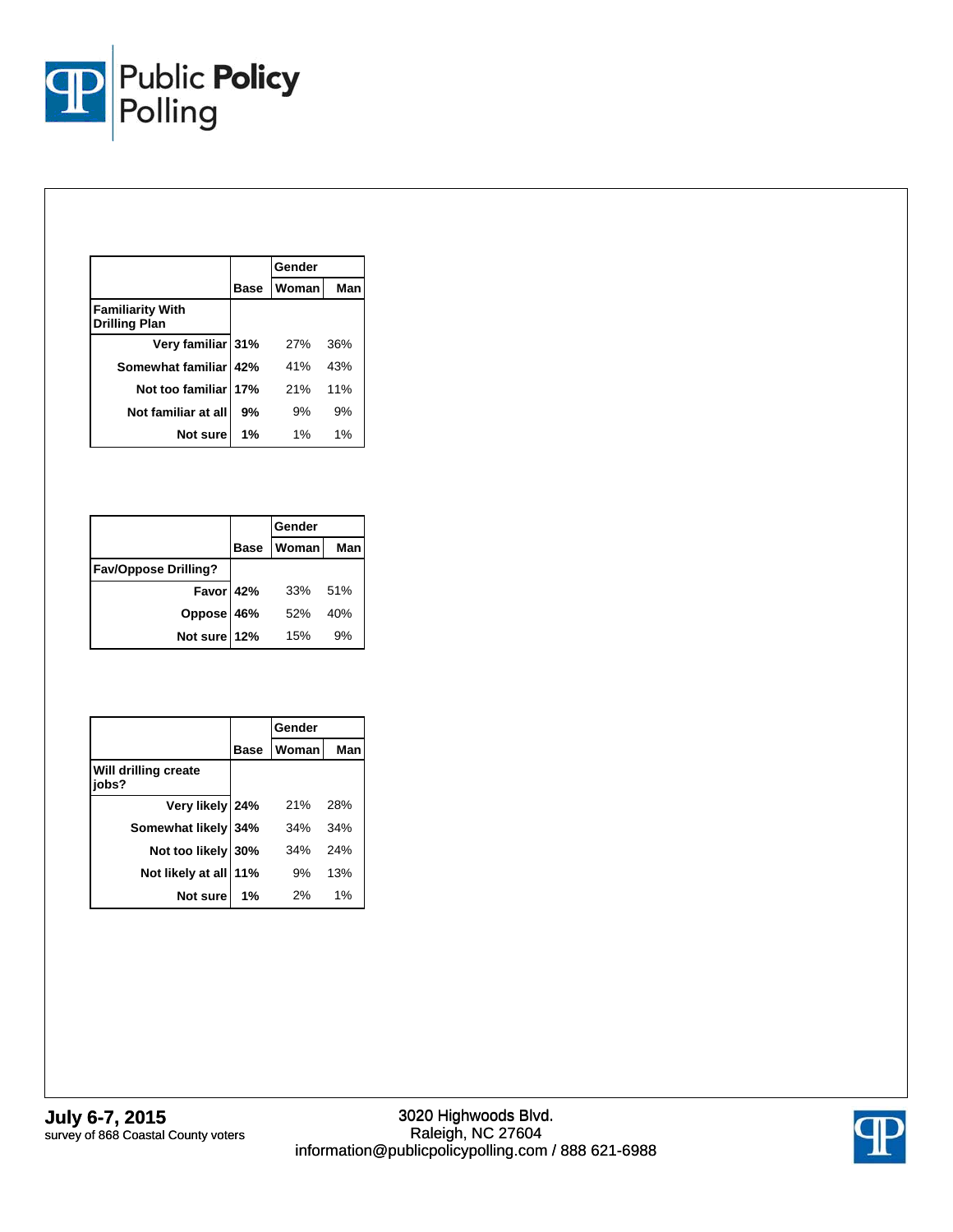

|                                   |             | Gender |     |
|-----------------------------------|-------------|--------|-----|
|                                   | <b>Base</b> | Woman  | Man |
| Lead to oil spill or<br>accident? |             |        |     |
| Very likely 31%                   |             | 35%    | 26% |
| Somewhat likely 26%               |             | 30%    | 23% |
| Not too likely 30%                |             | 26%    | 35% |
| Not likely at all 12%             |             | 8%     | 16% |
| Not sure                          | 1%          | 2%     | 0%  |

|                                         |             | Gender |     |
|-----------------------------------------|-------------|--------|-----|
|                                         | <b>Base</b> | Woman  | Man |
| Lead to oil industry<br>infrastructure? |             |        |     |
| Very likely 39%                         |             | 41%    | 37% |
| Somewhat likely 35%                     |             | 33%    | 37% |
| Not too likely 20%                      |             | 21%    | 19% |
| Not likely at all                       | 4%          | 3%     | 5%  |
| Not sure                                | 2%          | 2%     | 1%  |

|                                   |             | Gender |     |
|-----------------------------------|-------------|--------|-----|
|                                   | <b>Base</b> | Woman  | Man |
| Increased energy<br>independence? |             |        |     |
| Very likely 31%                   |             | 29%    | 32% |
| Somewhat likely 27%               |             | 24%    | 30% |
| Not too likely 26%                |             | 30%    | 21% |
| Not likely at all 15%             |             | 15%    | 15% |
| Not sure                          | 2%          | 2%     | 1%  |

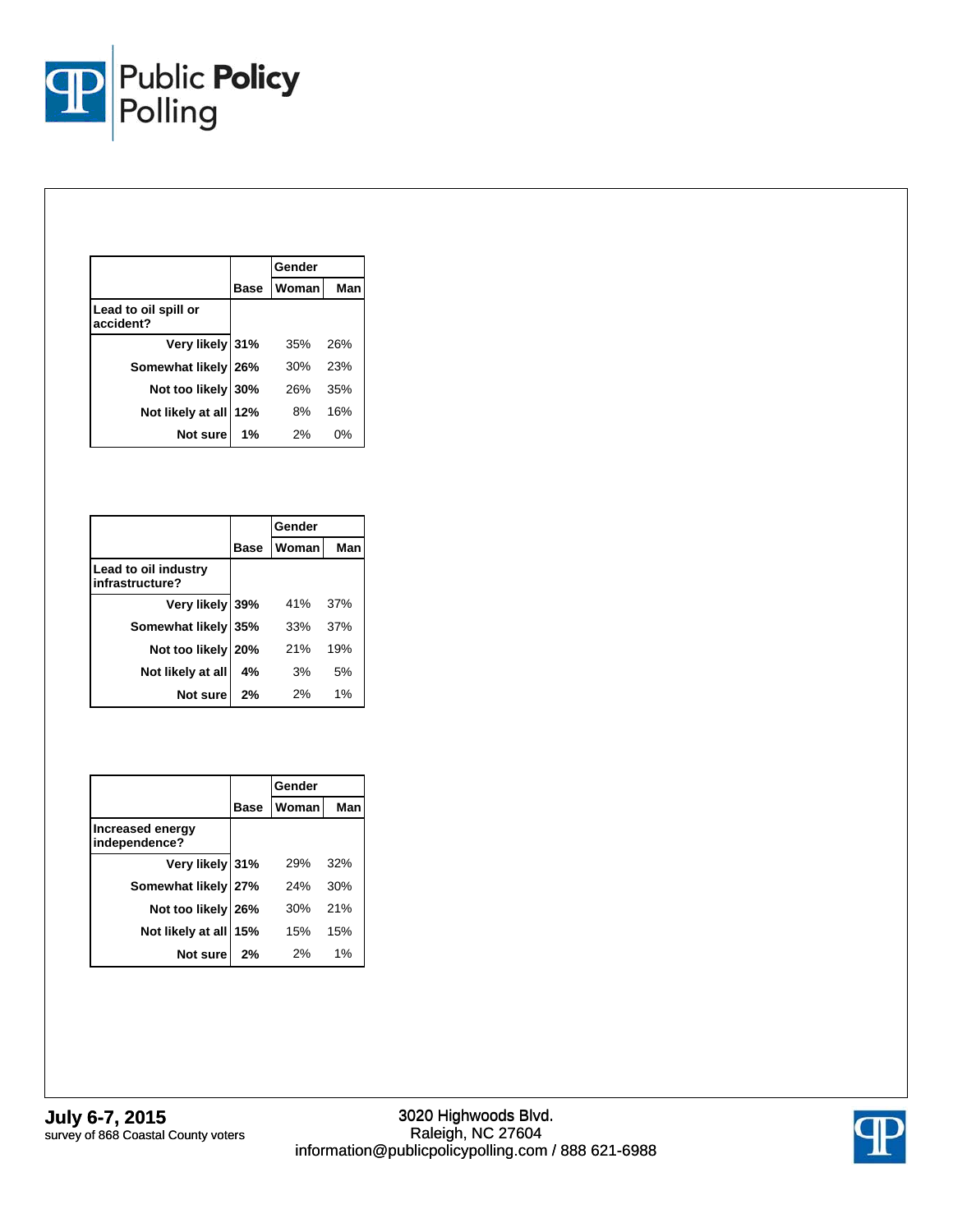

|                                     |             | Gender       |     |
|-------------------------------------|-------------|--------------|-----|
|                                     | <b>Base</b> | <b>Woman</b> | Man |
| <b>Adversely affect</b><br>tourism? |             |              |     |
| Very likely 33%                     |             | 39%          | 27% |
| Somewhat likely 18%                 |             | 20%          | 15% |
| Not too likely 28%                  |             | 25%          | 31% |
| Not likely at all                   | 19%         | 14%          | 26% |
| Not sure                            | 2%          | 2%           | 1%  |

|                                     |             | Gender |            |
|-------------------------------------|-------------|--------|------------|
|                                     | <b>Base</b> | Woman  | Man        |
| <b>Adversely affect</b><br>fishing? |             |        |            |
| Very likely 38%                     |             | 47%    | 28%        |
| Somewhat likely 23%                 |             | 24%    | 22%        |
| Not too likely 21%                  |             | 17%    | <b>27%</b> |
| Not likely at all                   | 15%         | 10%    | 21%        |
| Not sure                            | 2%          | 2%     | 2%         |

|                                 |             | Gender       |     |
|---------------------------------|-------------|--------------|-----|
|                                 | <b>Base</b> | <b>Woman</b> | Man |
| Generate signifcant<br>revenue? |             |              |     |
| Very likely 29%                 |             | 24%          | 35% |
| Somewhat likely 33%             |             | 35%          | 31% |
| Not too likely 24%              |             | 29%          | 18% |
| Not likely at all 12%           |             | 10%          | 14% |
| Not sure                        | 2%          | 2%           | 1%  |

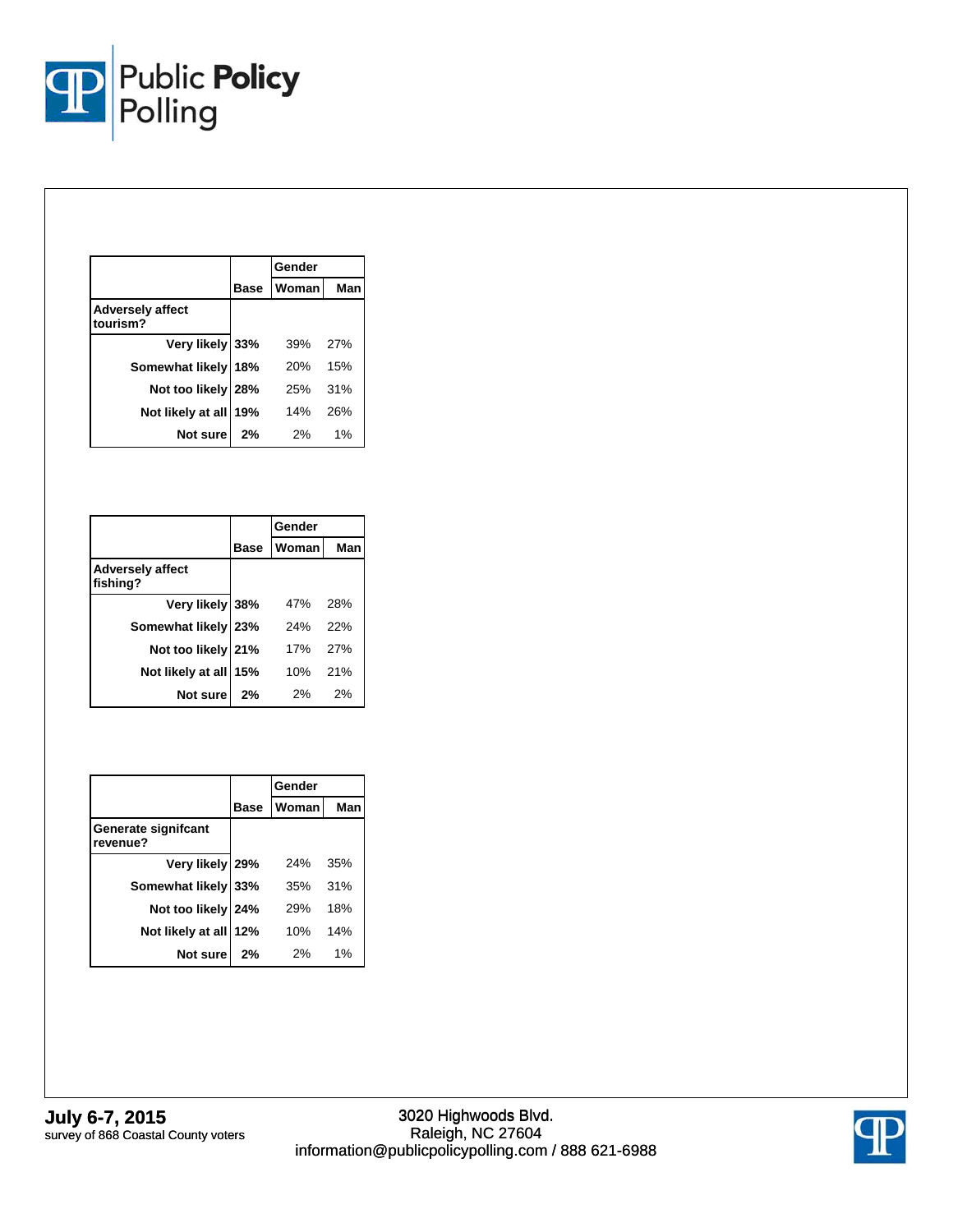

|                                                 |             | Party |       |                                 |  |  |
|-------------------------------------------------|-------------|-------|-------|---------------------------------|--|--|
|                                                 | <b>Base</b> |       |       | Democrat Republican Independent |  |  |
| <b>Familiarity With</b><br><b>Drilling Plan</b> |             |       |       |                                 |  |  |
| Very familiar 31%                               |             | 33%   | 32%   | 28%                             |  |  |
| Somewhat familiar 42%                           |             | 38%   | 42%   | 48%                             |  |  |
| Not too familiar 17%                            |             | 18%   | 16%   | 14%                             |  |  |
| Not familiar at all                             | 9%          | 8%    | 10%   | 8%                              |  |  |
| Not sure                                        | 1%          | 2%    | $0\%$ | 1%                              |  |  |

|                             |             | Party |     |                                 |  |
|-----------------------------|-------------|-------|-----|---------------------------------|--|
|                             | <b>Base</b> |       |     | Democrat Republican Independent |  |
| <b>Fav/Oppose Drilling?</b> |             |       |     |                                 |  |
| Favor 42%                   |             | 27%   | 59% | 38%                             |  |
| Oppose 46%<br>Not sure 12%  |             | 60%   | 29% | 51%                             |  |
|                             |             | 13%   | 12% | 11%                             |  |

|                               |             | Party |     |                                 |  |
|-------------------------------|-------------|-------|-----|---------------------------------|--|
|                               | <b>Base</b> |       |     | Democrat Republican Independent |  |
| Will drilling create<br>jobs? |             |       |     |                                 |  |
| Very likely 24%               |             | 20%   | 33% | 20%                             |  |
| Somewhat likely 34%           |             | 25%   | 40% | 38%                             |  |
| Not too likely 30%            |             | 39%   | 19% | 31%                             |  |
| Not likely at all 11%         |             | 13%   | 8%  | 11%                             |  |
| Not sure                      | 1%          | 3%    | 1%  | 1%                              |  |

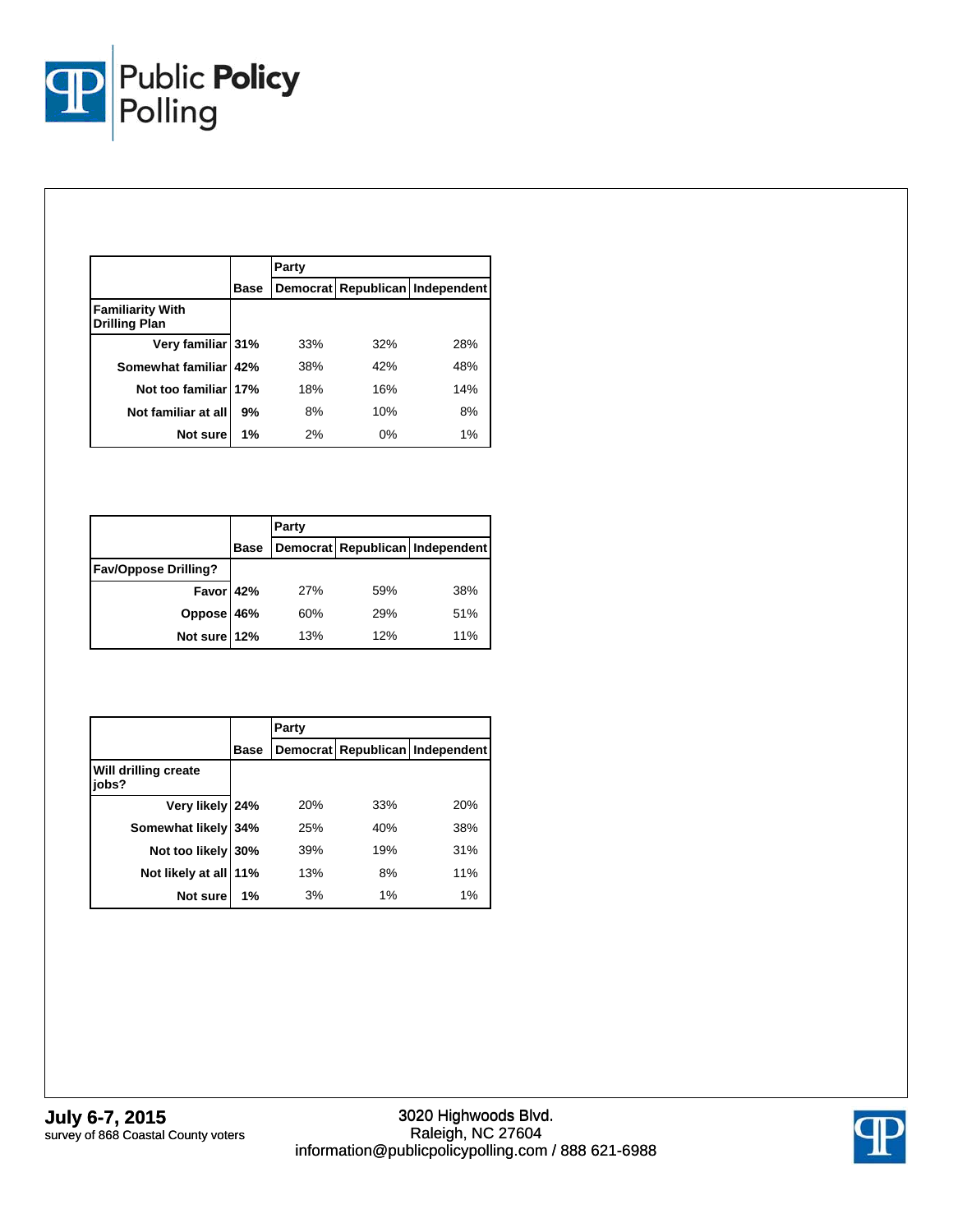

|                                   |      | Party |     |                                 |
|-----------------------------------|------|-------|-----|---------------------------------|
|                                   | Base |       |     | Democrat Republican Independent |
| Lead to oil spill or<br>accident? |      |       |     |                                 |
| Very likely 31%                   |      | 40%   | 20% | 34%                             |
| Somewhat likely                   | 26%  | 32%   | 21% | 25%                             |
| Not too likely 30%                |      | 18%   | 43% | 30%                             |
| Not likely at all 12%             |      | 9%    | 15% | 11%                             |
| Not sure                          | 1%   | 2%    | 1%  |                                 |

|                                         |            | Party |     |                                 |
|-----------------------------------------|------------|-------|-----|---------------------------------|
|                                         | Base       |       |     | Democrat Republican Independent |
| Lead to oil industry<br>infrastructure? |            |       |     |                                 |
| Very likely 39%                         |            | 50%   | 29% | 38%                             |
| Somewhat likely                         | 35%        | 29%   | 40% | 38%                             |
| Not too likely                          | <b>20%</b> | 16%   | 25% | 19%                             |
| Not likely at all                       | 4%         | 3%    | 5%  | 4%                              |
| Not sure                                | 2%         | 3%    | 1%  | 1%                              |

|                                   |      | Party |     |                                 |  |  |  |
|-----------------------------------|------|-------|-----|---------------------------------|--|--|--|
|                                   | Base |       |     | Democrat Republican Independent |  |  |  |
| Increased energy<br>independence? |      |       |     |                                 |  |  |  |
| Very likely 31%                   |      | 23%   | 40% | 28%                             |  |  |  |
| Somewhat likely 27%               |      | 24%   | 31% | 26%                             |  |  |  |
| Not too likely                    | 26%  | 33%   | 18% | 26%                             |  |  |  |
| Not likely at all 15%             |      | 18%   | 9%  | 19%                             |  |  |  |
| Not sure                          | 2%   | 3%    | 1%  | 1%                              |  |  |  |

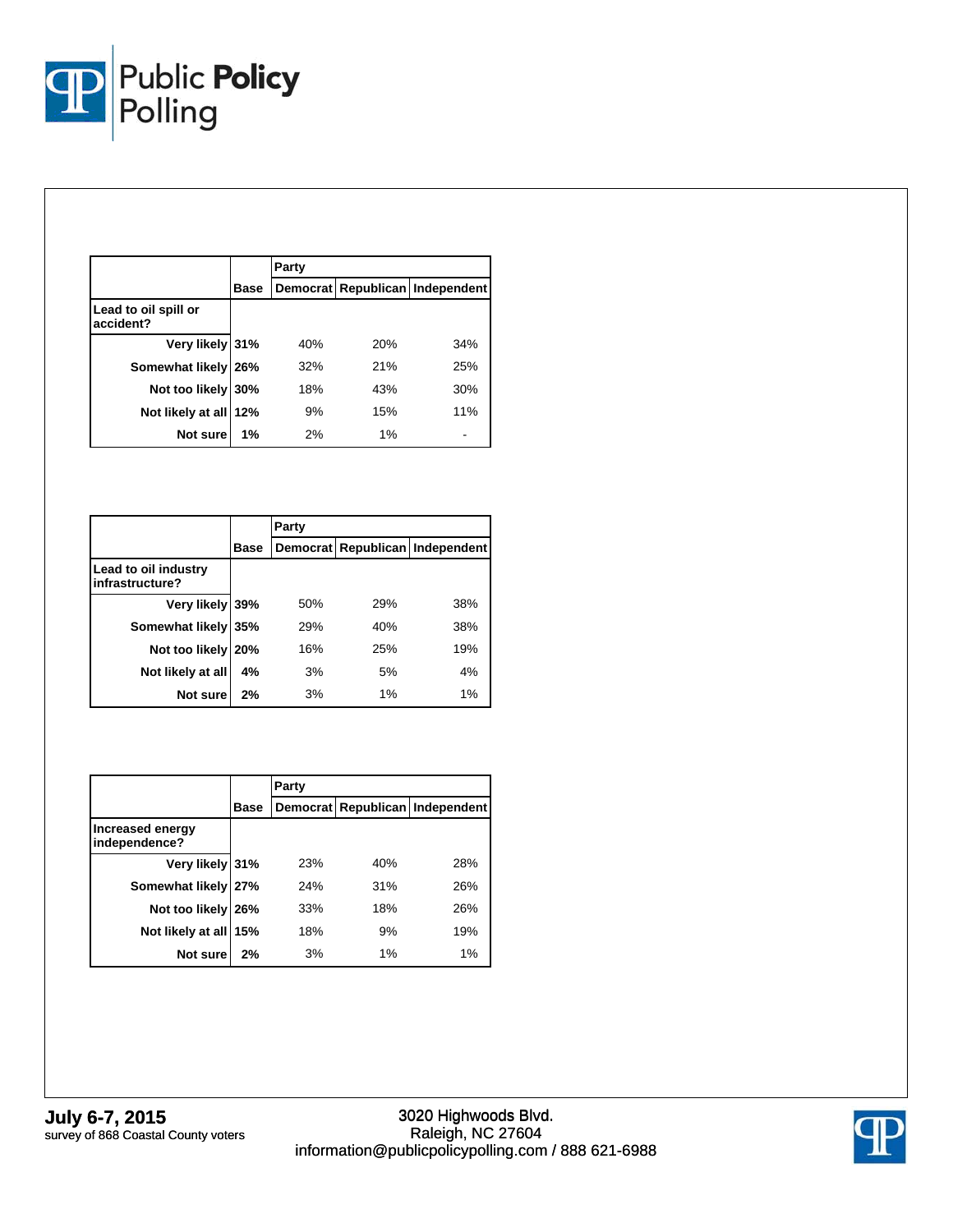

|                                     |             | Party |     |                                 |
|-------------------------------------|-------------|-------|-----|---------------------------------|
|                                     | <b>Base</b> |       |     | Democrat Republican Independent |
| <b>Adversely affect</b><br>tourism? |             |       |     |                                 |
| Very likely 33%                     |             | 43%   | 19% | 39%                             |
| Somewhat likely 18%                 |             | 23%   | 16% | 12%                             |
| Not too likely                      | 28%         | 19%   | 38% | 27%                             |
| Not likely at all 19%               |             | 12%   | 25% | 21%                             |
| Not sure                            | 2%          | 3%    | 1%  | 1%                              |

|                                     |      | Party |     |                                 |
|-------------------------------------|------|-------|-----|---------------------------------|
|                                     | Base |       |     | Democrat Republican Independent |
| <b>Adversely affect</b><br>fishing? |      |       |     |                                 |
| Very likely 38%                     |      | 51%   | 25% | 38%                             |
| Somewhat likely 23%                 |      | 23%   | 23% | 22%                             |
| Not too likely 21%                  |      | 13%   | 29% | 24%                             |
| Not likely at all 15%               |      | 8%    | 22% | 16%                             |
| Not sure                            | 2%   | 5%    | 0%  | 1%                              |

|                                 |      | Party |     |                                 |
|---------------------------------|------|-------|-----|---------------------------------|
|                                 | Base |       |     | Democrat Republican Independent |
| Generate signifcant<br>revenue? |      |       |     |                                 |
| Very likely 29%                 |      | 24%   | 37% | 25%                             |
| Somewhat likely 33%             |      | 30%   | 35% | 35%                             |
| Not too likely 24%              |      | 25%   | 19% | 27%                             |
| Not likely at all 12%           |      | 17%   | 7%  | 13%                             |
| Not sure                        | 2%   | 3%    | 2%  | 0%                              |

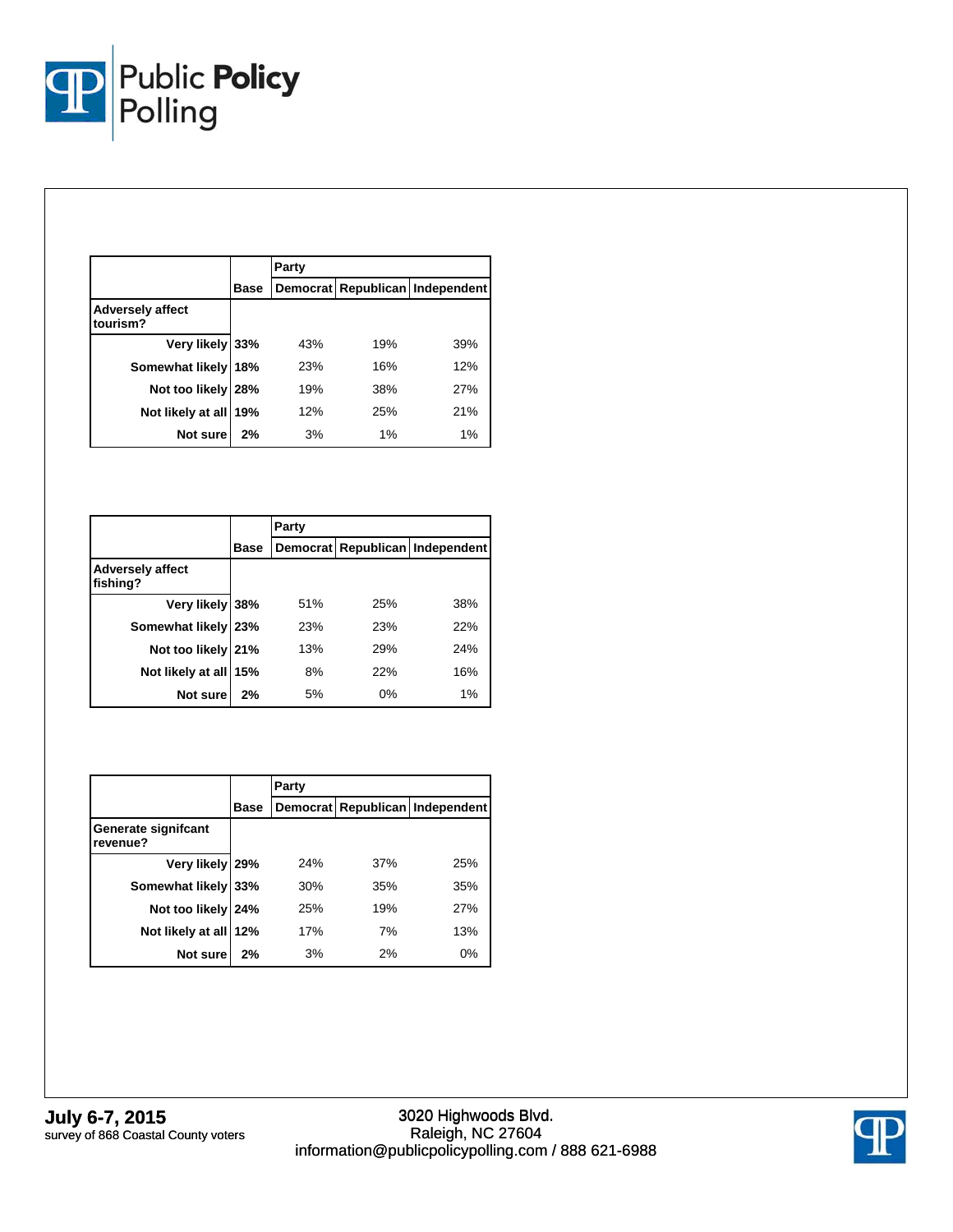

|                                                 |      | Race  |                                           |     |
|-------------------------------------------------|------|-------|-------------------------------------------|-----|
|                                                 | Base |       | African-<br><b>White American   Other</b> |     |
| <b>Familiarity With</b><br><b>Drilling Plan</b> |      |       |                                           |     |
| Very familiar 31%                               |      | 31%   | 36%                                       | 30% |
| Somewhat familiar   42%                         |      | 44%   | 24%                                       | 47% |
| Not too familiar 17%                            |      | 16%   | 18%                                       | 16% |
| Not familiar at all                             | 9%   | 7%    | 19%                                       | 7%  |
| Not sure                                        | 1%   | $1\%$ | 2%                                        | 1%  |

|                             |               | Race |                               |     |
|-----------------------------|---------------|------|-------------------------------|-----|
|                             | Base          |      | <br> White   American   Other |     |
| <b>Fav/Oppose Drilling?</b> |               |      |                               |     |
|                             | Favor 42% 41% |      | 48%                           | 39% |
|                             |               | 47%  | 39%                           | 46% |
| Oppose 46%<br>Not sure 12%  |               | 12%  | 13%                           | 15% |

|                               |             | Race  |                                    |     |
|-------------------------------|-------------|-------|------------------------------------|-----|
|                               | <b>Base</b> |       | African-<br>White American   Other |     |
| Will drilling create<br>jobs? |             |       |                                    |     |
| Very likely 24%               |             | 24%   | 31%                                | 16% |
| Somewhat likely 34%           |             | 33%   | 35%                                | 40% |
| Not too likely 30%            |             | 30%   | 22%                                | 31% |
| Not likely at all             | 11%         | 11%   | 9%                                 | 10% |
| Not sure                      | 1%          | $1\%$ | 3%                                 | 3%  |

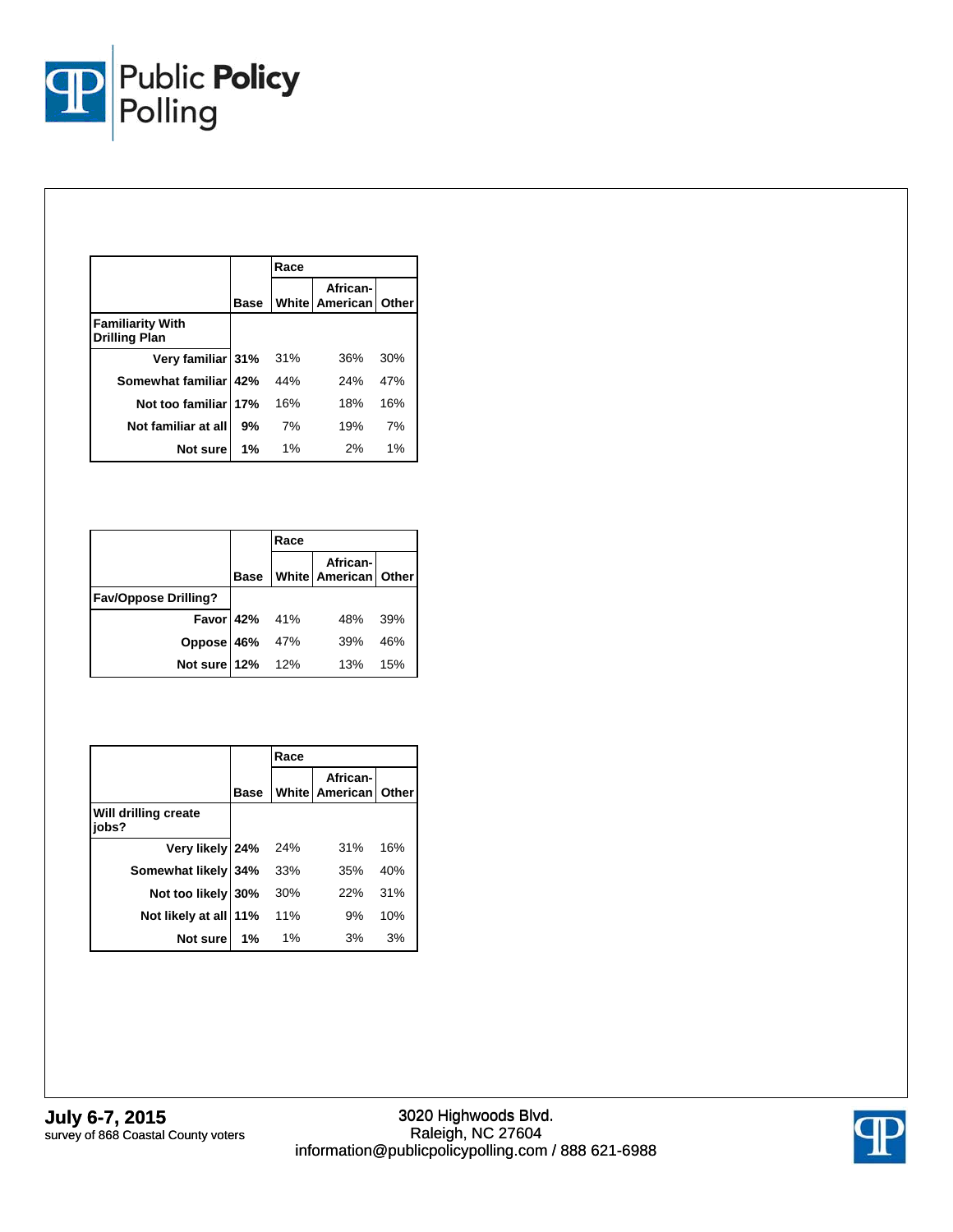

|                                   |      | Race  |                                           |     |
|-----------------------------------|------|-------|-------------------------------------------|-----|
|                                   | Base |       | African-<br><b>White American   Other</b> |     |
| Lead to oil spill or<br>accident? |      |       |                                           |     |
| Very likely 31%                   |      | 31%   | 25%                                       | 39% |
| Somewhat likely 26%               |      | 25%   | 31%                                       | 32% |
| Not too likely 30%                |      | 32%   | 25%                                       | 19% |
| Not likely at all 12%             |      | 11%   | 17%                                       | 9%  |
| Not sure                          | 1%   | $1\%$ | 2%                                        | 0%  |

|                                         |      | Race |                                           |     |
|-----------------------------------------|------|------|-------------------------------------------|-----|
|                                         | Base |      | African-<br><b>White American   Other</b> |     |
| Lead to oil industry<br>infrastructure? |      |      |                                           |     |
| Very likely  39%                        |      | 38%  | 52%                                       | 35% |
| Somewhat likely 35%                     |      | 37%  | 21%                                       | 33% |
| Not too likely 20%                      |      | 20%  | 19%                                       | 24% |
| Not likely at all                       | 4%   | 4%   | 5%                                        | 8%  |
| Not sure                                | 2%   | 2%   | 3%                                        | 0%  |

|                                   |      | Race |                                         |     |
|-----------------------------------|------|------|-----------------------------------------|-----|
|                                   | Base |      | African-<br><b>White American Other</b> |     |
| Increased energy<br>independence? |      |      |                                         |     |
| Very likely 31%                   |      | 30%  | 42%                                     | 23% |
| Somewhat likely 27%               |      | 27%  | 23%                                     | 30% |
| Not too likely 26%                |      | 27%  | 25%                                     | 17% |
| Not likely at all                 | 15%  | 15%  | 7%                                      | 29% |
| Not sure                          | 2%   | 1%   | 3%                                      | 1%  |

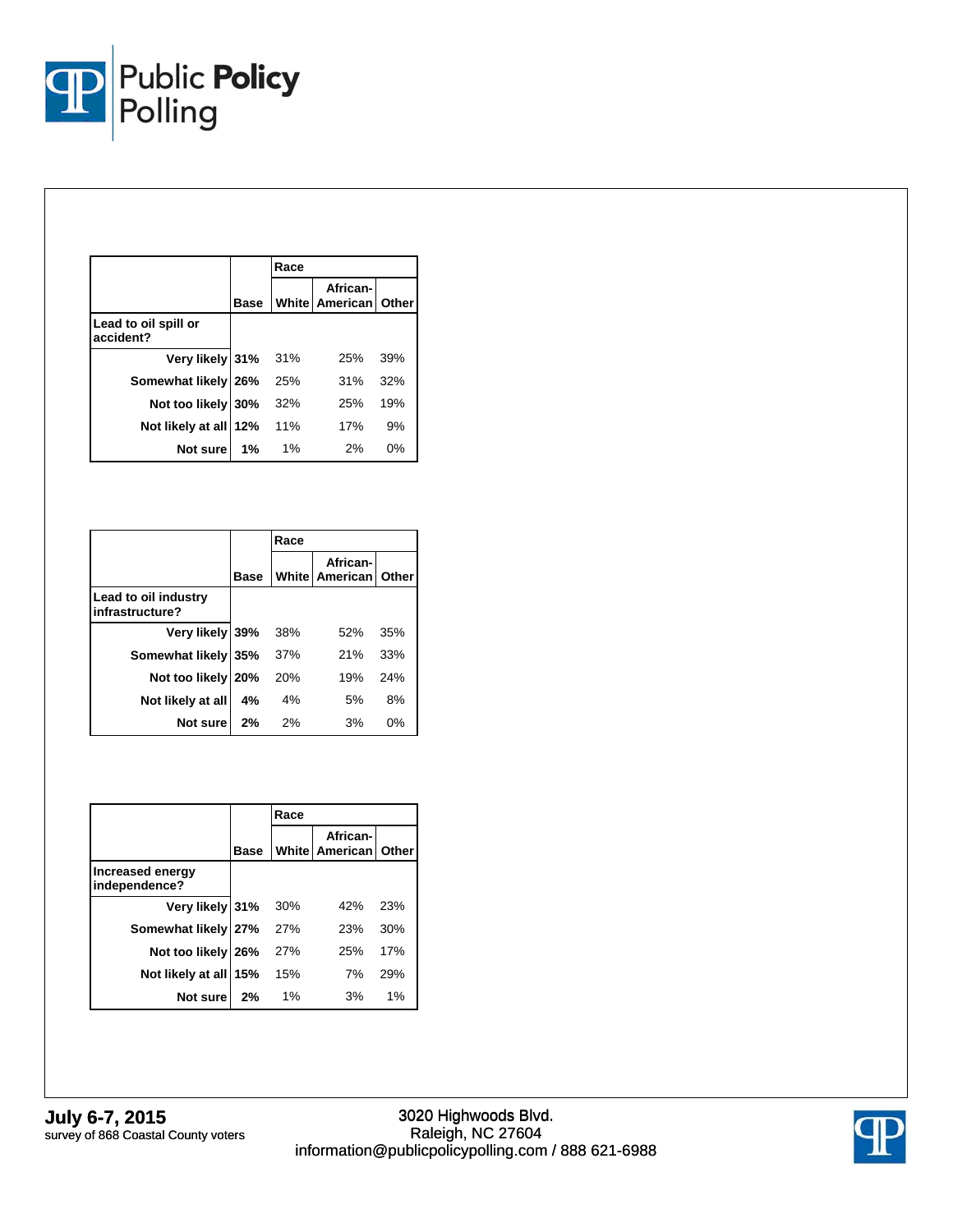

|                                     |             | Race |                                             |     |
|-------------------------------------|-------------|------|---------------------------------------------|-----|
|                                     | <b>Base</b> |      | African-<br><b>White   American   Other</b> |     |
| <b>Adversely affect</b><br>tourism? |             |      |                                             |     |
| Very likely 33%                     |             | 34%  | 27%                                         | 35% |
| Somewhat likely 18%                 |             | 18%  | 21%                                         | 9%  |
| Not too likely 28%                  |             | 29%  | 17%                                         | 37% |
| Not likely at all 19%               |             | 18%  | 32%                                         | 16% |
| Not sure                            | 2%          | 2%   | 3%                                          | 2%  |

|                                     |             | Race  |                                         |     |
|-------------------------------------|-------------|-------|-----------------------------------------|-----|
|                                     | <b>Base</b> |       | African-<br><b>White American Other</b> |     |
| <b>Adversely affect</b><br>fishing? |             |       |                                         |     |
| Very likely 38%                     |             | 38%   | 35%                                     | 51% |
| Somewhat likely 23%                 |             | 23%   | 25%                                     | 18% |
| Not too likely 21%                  |             | 22%   | 19%                                     | 17% |
| Not likely at all                   | 15%         | 16%   | 13%                                     | 15% |
| Not sure                            | 2%          | $1\%$ | 8%                                      |     |

|                                 |             | Race |                                           |     |
|---------------------------------|-------------|------|-------------------------------------------|-----|
|                                 | <b>Base</b> |      | African-<br><b>White American   Other</b> |     |
| Generate signifcant<br>revenue? |             |      |                                           |     |
| Very likely 29%                 |             | 27%  | 43%                                       | 33% |
| Somewhat likely 33%             |             | 34%  | 30%                                       | 29% |
| Not too likely 24%              |             | 25%  | 14%                                       | 21% |
| Not likely at all               | 12%         | 12%  | 9%                                        | 17% |
| Not sure                        | 2%          | 2%   | 4%                                        | 0%  |

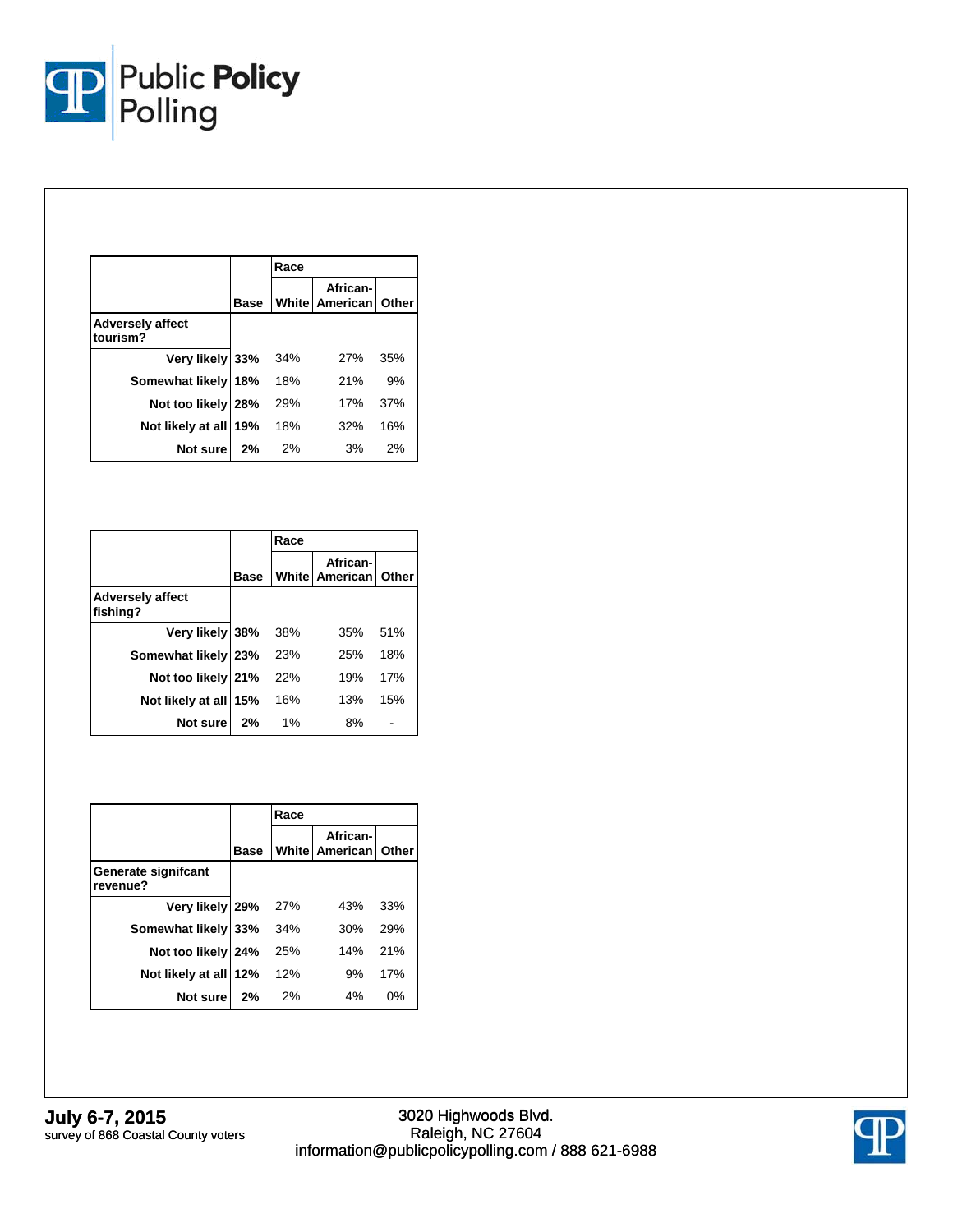

|                                                 |      | Age          |       |                     |  |
|-------------------------------------------------|------|--------------|-------|---------------------|--|
|                                                 | Base | 18 tol<br>45 | 46 to | Older<br>65 than 65 |  |
| <b>Familiarity With</b><br><b>Drilling Plan</b> |      |              |       |                     |  |
| Very familiar 31%                               |      | 32%          | 31%   | 32%                 |  |
| Somewhat familiar 42%                           |      | 40%          | 46%   | 38%                 |  |
| Not too familiar 17%                            |      | 10%          | 17%   | 22%                 |  |
| Not familiar at all                             | 9%   | 16%          | 6%    | 7%                  |  |
| Not sure                                        | 1%   | $1\%$        | $1\%$ | 2%                  |  |

|                             |             | Age                      |                           |
|-----------------------------|-------------|--------------------------|---------------------------|
|                             | <b>Base</b> | 18 to $45$               | 46 to Older<br>65 than 65 |
| <b>Fav/Oppose Drilling?</b> |             |                          |                           |
|                             |             | <b>Favor</b> 42% 43% 42% | 40%                       |
| Oppose 46% 46% 48%          |             |                          | 44%                       |
| Not sure 12% 11% 10%        |             |                          | 16%                       |

|                               |             | Age           |       |                       |
|-------------------------------|-------------|---------------|-------|-----------------------|
|                               | <b>Base</b> | $18$ to<br>45 | 46 to | Older<br>65 I than 65 |
| Will drilling create<br>jobs? |             |               |       |                       |
| Very likely 24%               |             | 21%           | 26%   | 24%                   |
| Somewhat likely               | 34%         | 39%           | 32%   | 32%                   |
| Not too likely                | 30%         | 26%           | 28%   | 35%                   |
| Not likely at all             | 11%         | 12%           | 13%   | 6%                    |
| Not sure                      | 1%          | $1\%$         | 1%    | 2%                    |

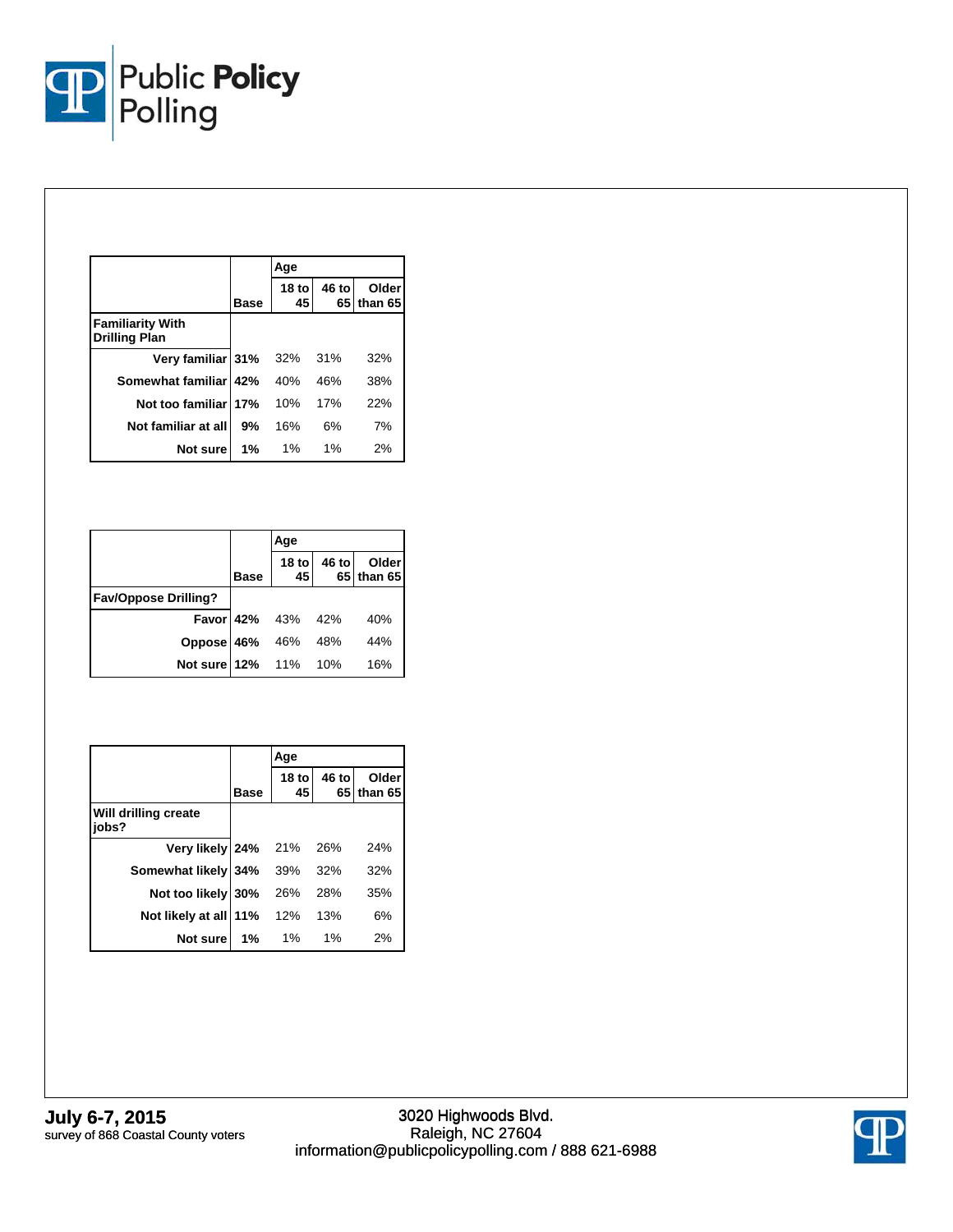

|                                   |             | Age          |       |                     |
|-----------------------------------|-------------|--------------|-------|---------------------|
|                                   | <b>Base</b> | 18 tol<br>45 | 46 to | Older<br>65 than 65 |
| Lead to oil spill or<br>accident? |             |              |       |                     |
| Very likely 31%                   |             | 38%          | 31%   | 24%                 |
| Somewhat likely 26%               |             | 23%          | 25%   | 31%                 |
| Not too likely                    | 30%         | 21%          | 32%   | 36%                 |
| Not likely at all 12%             |             | 17%          | 12%   | 7%                  |
| Not sure                          | 1%          | $1\%$        | 0%    | 2%                  |

|                                         |             | Age          |             |                  |
|-----------------------------------------|-------------|--------------|-------------|------------------|
|                                         | <b>Base</b> | 18 tol<br>45 | 46 to<br>65 | Older<br>than 65 |
| Lead to oil industry<br>infrastructure? |             |              |             |                  |
| Very likely 39%                         |             | 53%          | 37%         | 30%              |
| Somewhat likely                         | 35%         | 24%          | 39%         | 38%              |
| Not too likely                          | 20%         | 18%          | 19%         | 24%              |
| Not likely at all                       | 4%          | 3%           | 4%          | 4%               |
| Not sure                                | 2%          | $1\%$        | 1%          | 3%               |

|                                   |             | Age           |       |                     |  |
|-----------------------------------|-------------|---------------|-------|---------------------|--|
|                                   | <b>Base</b> | $18$ to<br>45 | 46 to | Older<br>65 than 65 |  |
| Increased energy<br>independence? |             |               |       |                     |  |
| Very likely 31%                   |             | 37%           | 28%   | 30%                 |  |
| Somewhat likely 27%               |             | 18%           | 30%   | 30%                 |  |
| Not too likely 26%                |             | 25%           | 26%   | 26%                 |  |
| Not likely at all                 | 15%         | 18%           | 16%   | 10%                 |  |
| Not sure                          | 2%          | $1\%$         | $0\%$ | 4%                  |  |

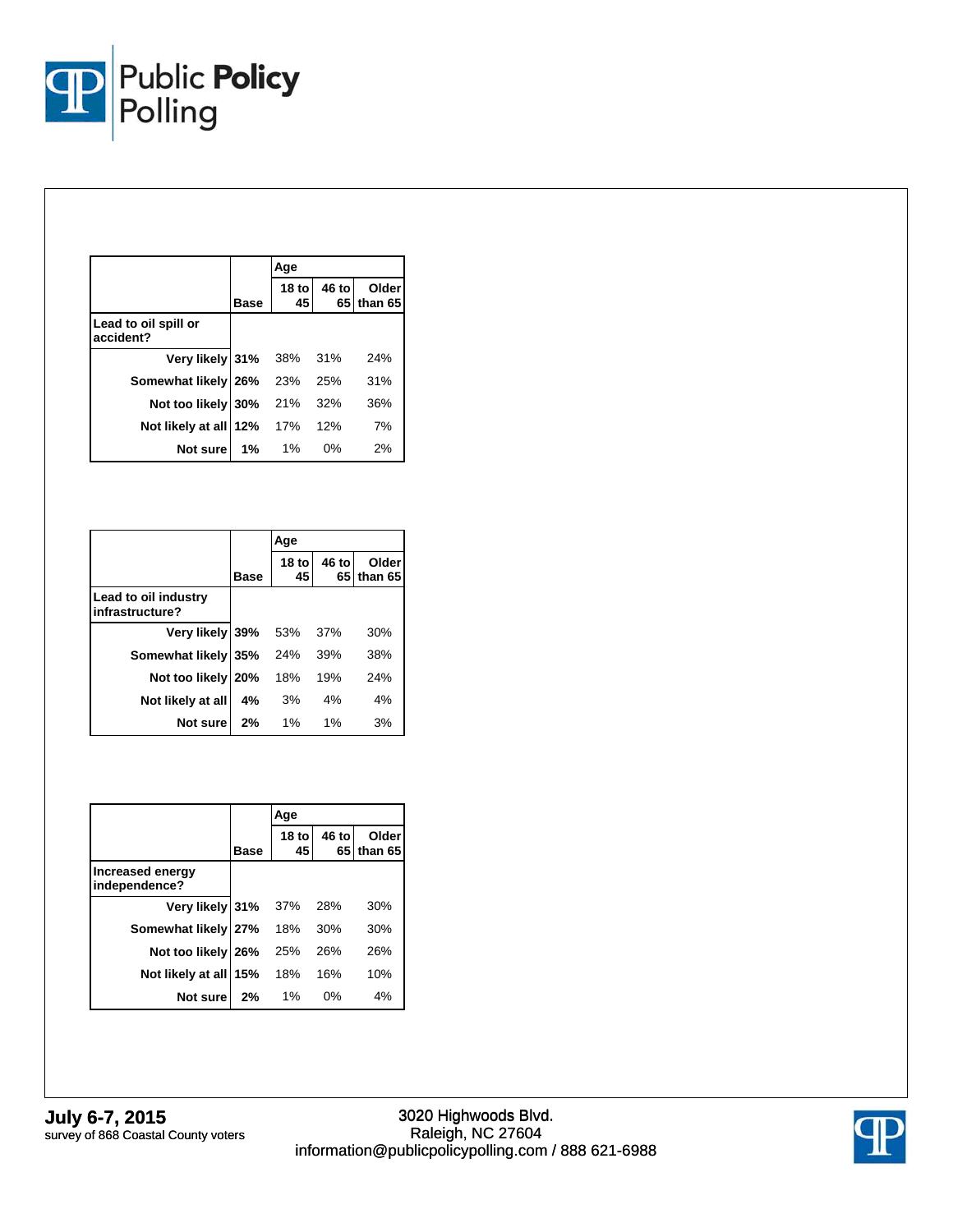

|                                     |             | Age          |            |                     |
|-------------------------------------|-------------|--------------|------------|---------------------|
|                                     | <b>Base</b> | 18 tol<br>45 | 46 to      | Older<br>65 than 65 |
| <b>Adversely affect</b><br>tourism? |             |              |            |                     |
| Very likely 33%                     |             | 43%          | 32%        | 26%                 |
| Somewhat likely 18%                 |             | 12%          | 18%        | 23%                 |
| Not too likely 28%                  |             | 27%          | <b>27%</b> | 31%                 |
| Not likely at all 19%               |             | 17%          | 22%        | 17%                 |
| Not sure                            | 2%          | 1%           | 2%         | 2%                  |

|                                     |             | Age          |       |                       |
|-------------------------------------|-------------|--------------|-------|-----------------------|
|                                     | <b>Base</b> | 18 tol<br>45 | 46 to | Older<br>65 I than 65 |
| <b>Adversely affect</b><br>fishing? |             |              |       |                       |
| Very likely 38%                     |             | 43%          | 39%   | 33%                   |
| Somewhat likely                     | 23%         | 21%          | 21%   | 28%                   |
| Not too likely 21%                  |             | 16%          | 23%   | 24%                   |
| Not likely at all                   | 15%         | 17%          | 15%   | 14%                   |
| Not sure                            | 2%          | 3%           | 2%    | 2%                    |

|                                  |             | Age           |       |                     |  |
|----------------------------------|-------------|---------------|-------|---------------------|--|
|                                  | <b>Base</b> | $18$ to<br>45 | 46 to | Older<br>65 than 65 |  |
| Generate significant<br>revenue? |             |               |       |                     |  |
| Very likely 29%                  |             | 32%           | 29%   | 27%                 |  |
| Somewhat likely 33%              |             | 30%           | 34%   | 34%                 |  |
| Not too likely 24%               |             | 21%           | 23%   | 28%                 |  |
| Not likely at all                | 12%         | 15%           | 12%   | 10%                 |  |
| Not sure                         | 2%          | $1\%$         | 2%    | 2%                  |  |

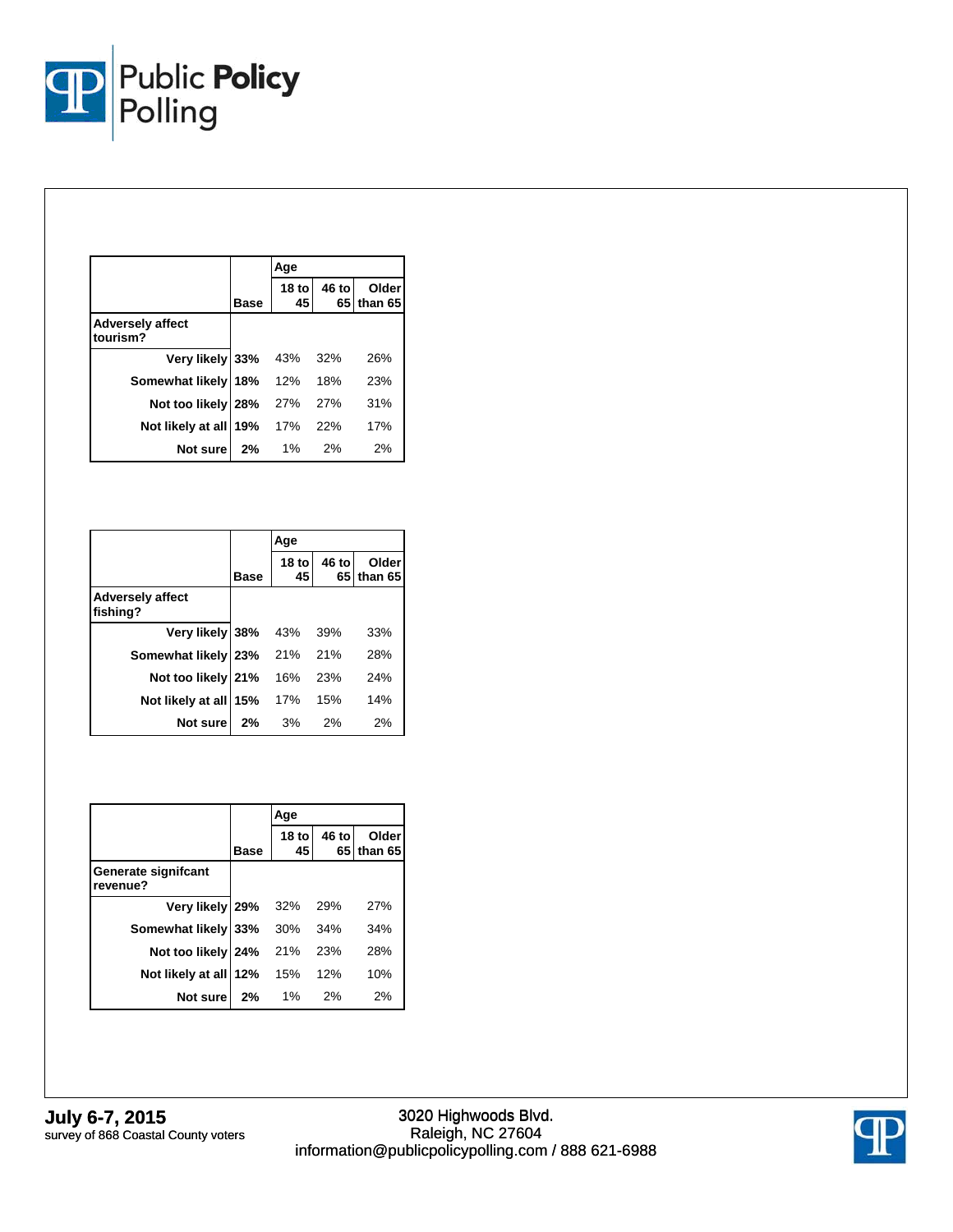

|                                                 |             | County                                    |     |     |                |                |                            |                      |     |
|-------------------------------------------------|-------------|-------------------------------------------|-----|-----|----------------|----------------|----------------------------|----------------------|-----|
|                                                 | <b>Base</b> | <b>Brunswick   Carteret   Currituck  </b> |     |     | Darel          |                | <b>New</b><br>Hyde Hanover | <b>Onslow Pender</b> |     |
| <b>Familiarity With</b><br><b>Drilling Plan</b> |             |                                           |     |     |                |                |                            |                      |     |
| Very familiar 31%                               |             | 33%                                       | 37% | 33% | 58%            | 32%            | 33%                        | 22%                  | 25% |
| Somewhat familiar 42%                           |             | 43%                                       | 46% | 25% | 24%            | 44%            | 46%                        | 40%                  | 43% |
| Not too familiar 17%                            |             | 15%                                       | 6%  | 24% | 15%            | 17%            | 15%                        | 21%                  | 25% |
| Not familiar at all                             | 9%          | 9%                                        | 8%  | 15% | 3%             | $\blacksquare$ | 5%                         | 16%                  | 4%  |
| Not sure                                        | 1%          | $\overline{\phantom{a}}$                  | 3%  | 4%  | $\blacksquare$ | 6%             | 1%                         | 0%                   | 2%  |

|                             |             | County                                    |     |     |     |     |                                                   |     |     |
|-----------------------------|-------------|-------------------------------------------|-----|-----|-----|-----|---------------------------------------------------|-----|-----|
|                             | <b>Base</b> | <b>Brunswick   Carteret   Currituck  </b> |     |     |     |     | <b>New</b><br>Dare Hyde Hanover   Onslow   Pender |     |     |
| <b>Fav/Oppose Drilling?</b> |             |                                           |     |     |     |     |                                                   |     |     |
| Favor 42%                   |             | 38%                                       | 41% | 43% | 44% | 45% | 34%                                               | 56% | 37% |
| Oppose 46%                  |             | 49%                                       | 52% | 46% | 50% | 31% | 55%                                               | 31% | 44% |
| Not sure 12%                |             | 13%                                       | 7%  | 10% | 6%  | 25% | 11%                                               | 13% | 20% |

|                               |      | County                                    |     |     |             |     |                                   |                      |     |  |
|-------------------------------|------|-------------------------------------------|-----|-----|-------------|-----|-----------------------------------|----------------------|-----|--|
|                               | Base | <b>Brunswick   Carteret   Currituck  </b> |     |     | <b>Dare</b> |     | <b>New</b><br><b>Hyde Hanover</b> | <b>Onslow Pender</b> |     |  |
| Will drilling create<br>jobs? |      |                                           |     |     |             |     |                                   |                      |     |  |
| Very likely 24%               |      | 27%                                       | 21% | 27% | 23%         | 19% | 18%                               | 32%                  | 27% |  |
| Somewhat likely 34%           |      | 34%                                       | 32% | 37% | 29%         | 36% | 32%                               | 39%                  | 28% |  |
| Not too likely 30%            |      | 33%                                       | 30% | 21% | 26%         | 35% | 37%                               | 21%                  | 27% |  |
| Not likely at all 11%         |      | 5%                                        | 16% | 16% | 22%         | 10% | 10%                               | 8%                   | 17% |  |
| Not sure                      | 1%   | 1%                                        | 1%  |     |             |     | 3%                                | $1\%$                | 1%  |  |

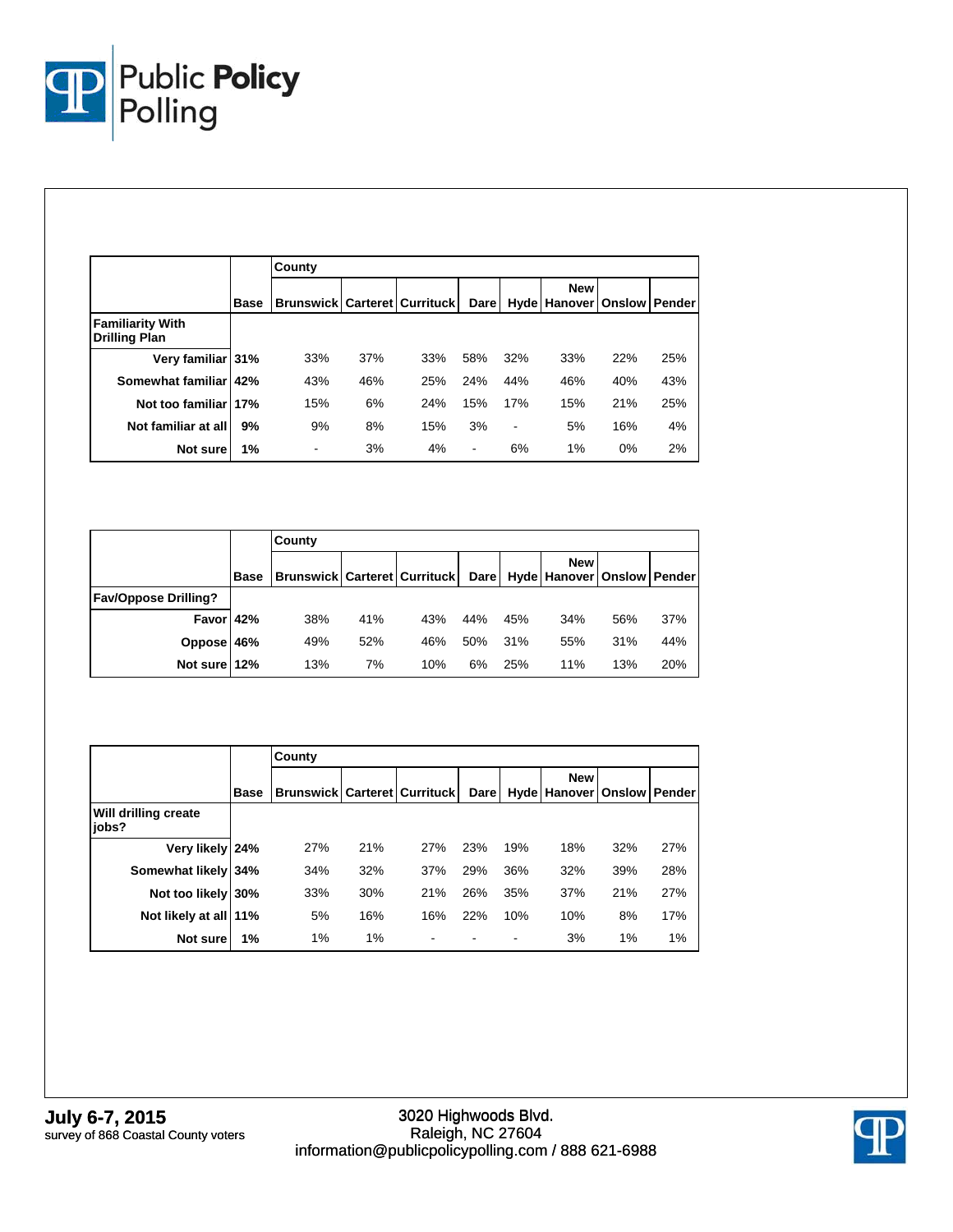

|                                   |             | County                                    |     |     |      |                          |                                                |     |     |  |
|-----------------------------------|-------------|-------------------------------------------|-----|-----|------|--------------------------|------------------------------------------------|-----|-----|--|
|                                   | <b>Base</b> | <b>Brunswick   Carteret   Currituck  </b> |     |     | Dare |                          | <b>New</b><br>Hyde   Hanover   Onslow   Pender |     |     |  |
| Lead to oil spill or<br>accident? |             |                                           |     |     |      |                          |                                                |     |     |  |
| Very likely 31%                   |             | 32%                                       | 34% | 32% | 30%  | 23%                      | 38%                                            | 22% | 23% |  |
| Somewhat likely 26%               |             | 30%                                       | 27% | 28% | 24%  | 46%                      | 23%                                            | 24% | 33% |  |
| Not too likely 30%                |             | 31%                                       | 25% | 32% | 25%  | 28%                      | 29%                                            | 37% | 22% |  |
| Not likely at all                 | 12%         | 7%                                        | 13% | 3%  | 19%  | $\overline{\phantom{a}}$ | 8%                                             | 16% | 20% |  |
| Not sure                          | 1%          | 0%                                        | ۰   | 4%  | 1%   | 3%                       | 2%                                             | 0%  | 2%  |  |

|                                         |             | County                                    |     |     |             |     |                            |               |        |  |
|-----------------------------------------|-------------|-------------------------------------------|-----|-----|-------------|-----|----------------------------|---------------|--------|--|
|                                         | <b>Base</b> | <b>Brunswick   Carteret   Currituck  </b> |     |     | <b>Dare</b> |     | <b>New</b><br>Hyde Hanover | <b>Onslow</b> | Pender |  |
| Lead to oil industry<br>infrastructure? |             |                                           |     |     |             |     |                            |               |        |  |
| Very likely 39%                         |             | 40%                                       | 47% | 44% | 34%         | 9%  | 37%                        | 40%           | 37%    |  |
| Somewhat likely 35%                     |             | 36%                                       | 34% | 40% | 36%         | 65% | 34%                        | 35%           | 34%    |  |
| Not too likely 20%                      |             | 18%                                       | 17% | 9%  | 23%         | 10% | 22%                        | 22%           | 22%    |  |
| Not likely at all                       | 4%          | 5%                                        | 1%  | 7%  | 7%          | 15% | 4%                         | 3%            | 4%     |  |
| Not sure                                | 2%          | 2%                                        | 2%  |     |             | 3%  | 3%                         | 0%            | 3%     |  |

|                                   |      | County                                    |       |     |             |                          |                                   |               |     |  |  |
|-----------------------------------|------|-------------------------------------------|-------|-----|-------------|--------------------------|-----------------------------------|---------------|-----|--|--|
|                                   | Base | <b>Brunswick   Carteret   Currituck  </b> |       |     | <b>Dare</b> |                          | <b>New</b><br><b>Hyde Hanover</b> | Onslow Pender |     |  |  |
| Increased energy<br>independence? |      |                                           |       |     |             |                          |                                   |               |     |  |  |
| Very likely 31%                   |      | 32%                                       | 29%   | 40% | 30%         | 20%                      | 22%                               | 40%           | 32% |  |  |
| Somewhat likely 27%               |      | 33%                                       | 22%   | 18% | 10%         | 37%                      | 25%                               | 29%           | 34% |  |  |
| Not too likely 26%                |      | 23%                                       | 28%   | 16% | 37%         | 16%                      | 33%                               | 20%           | 19% |  |  |
| Not likely at all 15%             |      | 11%                                       | 21%   | 26% | 21%         | 28%                      | 17%                               | 10%           | 13% |  |  |
| Not sure                          | 2%   | 1%                                        | $0\%$ | ٠   | $1\%$       | $\overline{\phantom{a}}$ | 3%                                | 1%            | 3%  |  |  |